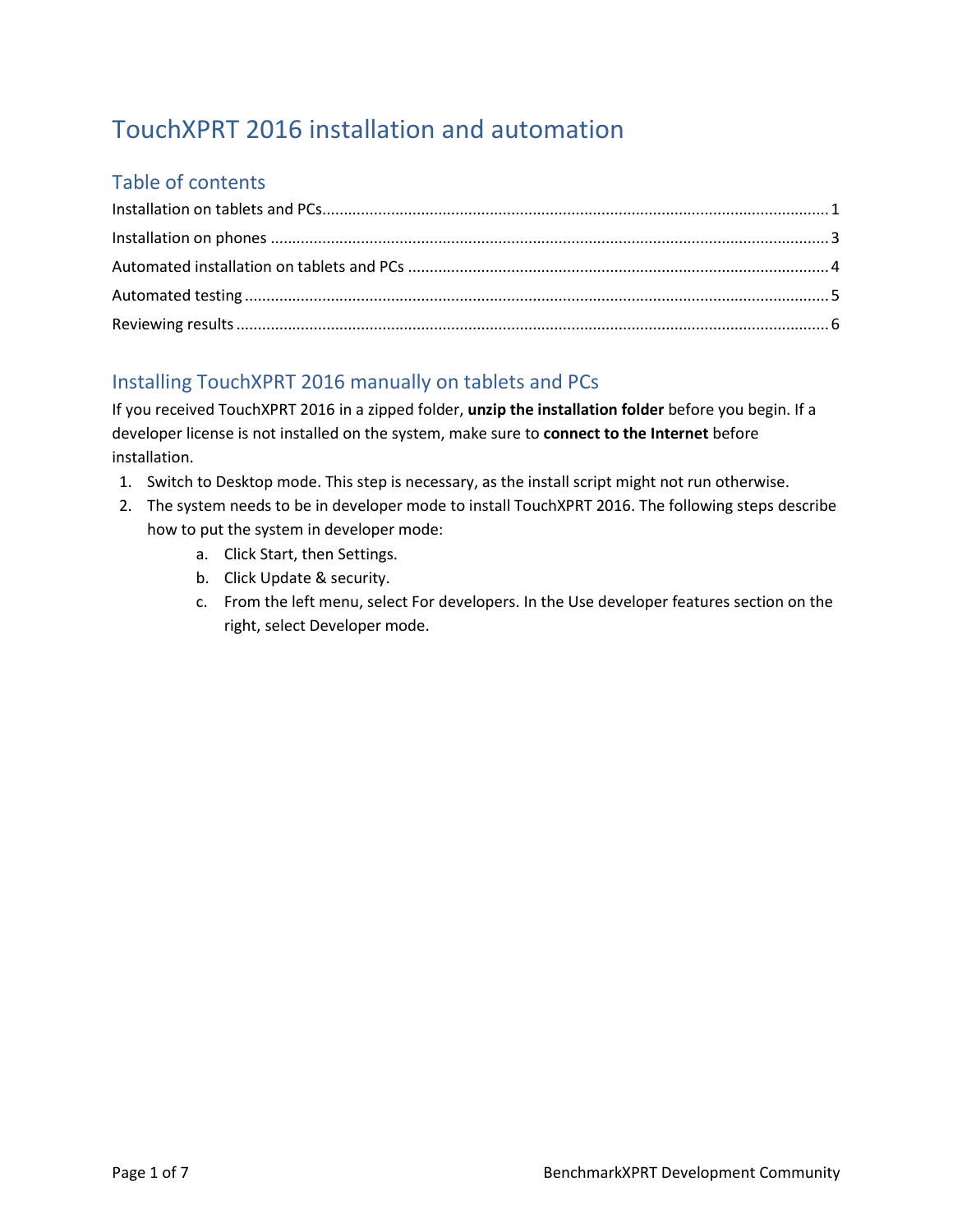

- 3. Copy the installation folder locally.
- 4. In the installation folder, right-click Install.ps1, and select Run with PowerShell.

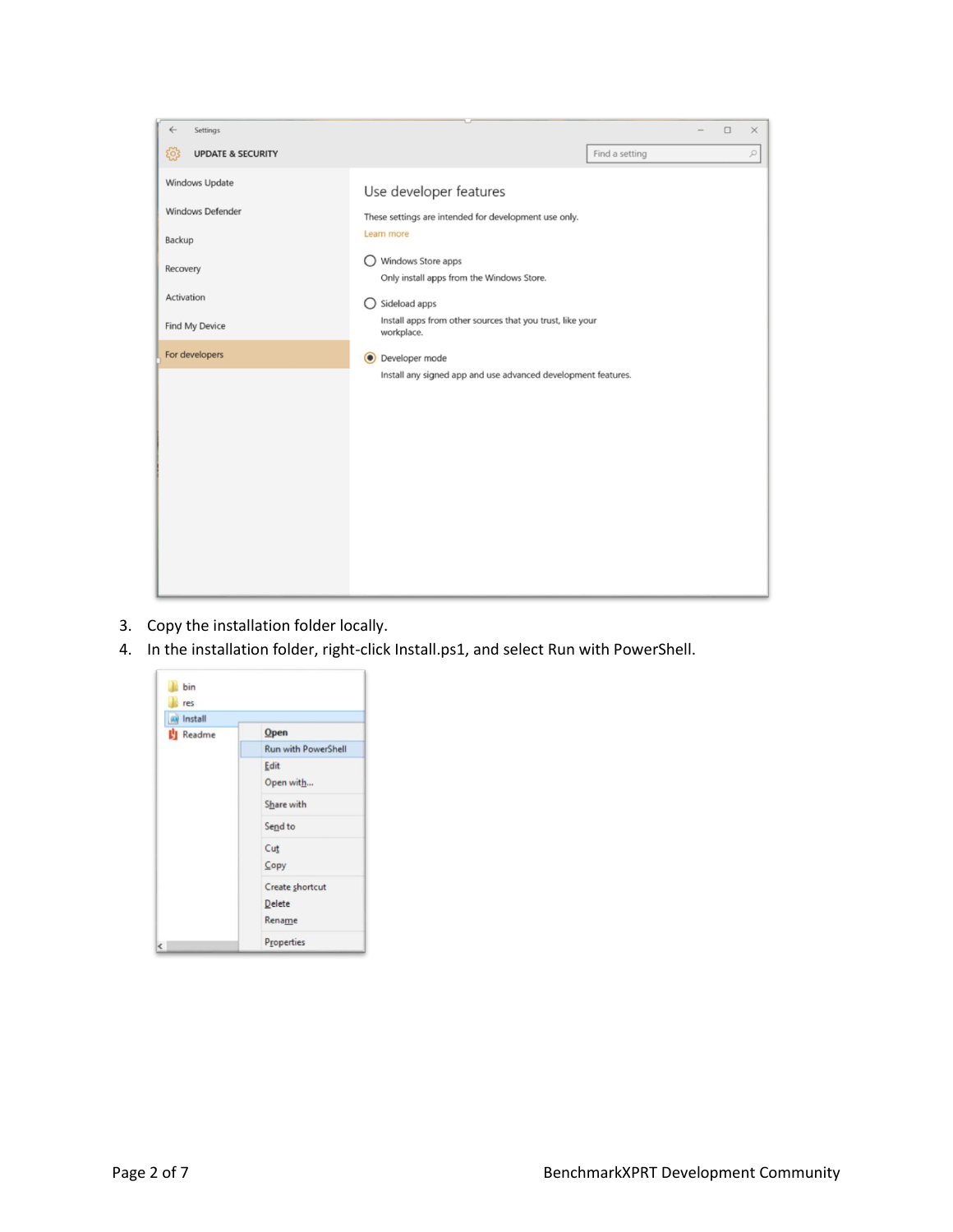5. The installation process begins automatically, and the installer displays the following message at the end of a successful installation:

| $\sqrt{2}$                                                                      | <b>Windows PowerShell</b> | e e de la contrada de la contrada de la contrada de la contrada de la contrada de la contrada de la contrada d<br>De la contrada de la contrada de la contrada de la contrada de la contrada de la contrada de la contrada de la |
|---------------------------------------------------------------------------------|---------------------------|----------------------------------------------------------------------------------------------------------------------------------------------------------------------------------------------------------------------------------|
| Success: Your package was successfully installed.<br>Press Enter to continue: _ |                           |                                                                                                                                                                                                                                  |
|                                                                                 |                           |                                                                                                                                                                                                                                  |

- 6. Press Enter to exit the installer screen.
- 7. The TouchXPRT 2016 app is added to the Start Menu.

After installing TouchXPRT, you can launch the app and click Start Test to start a benchmark run. You can use the settings charm to specify the number of iterations to be run.

### <span id="page-2-0"></span>Installing TouchXPRT 2016 manually on phones

If you received TouchXPRT 2016 in a zipped folder, **unzip the installation folder** before you begin. If the test system does not already have a developer license installed, make sure to **connect to the Internet**  before you begin installation.

The device needs to be in developer mode to install TouchXPRT 2016. The following steps describe how to put the system in developer mode:

- 1. Scroll down to the Settings tile, and tap to open.
- 2. Select Update and security.
- 3. Select For developers.
- 4. Select Developer mode.



5. Connect the device to a PC via USB cable.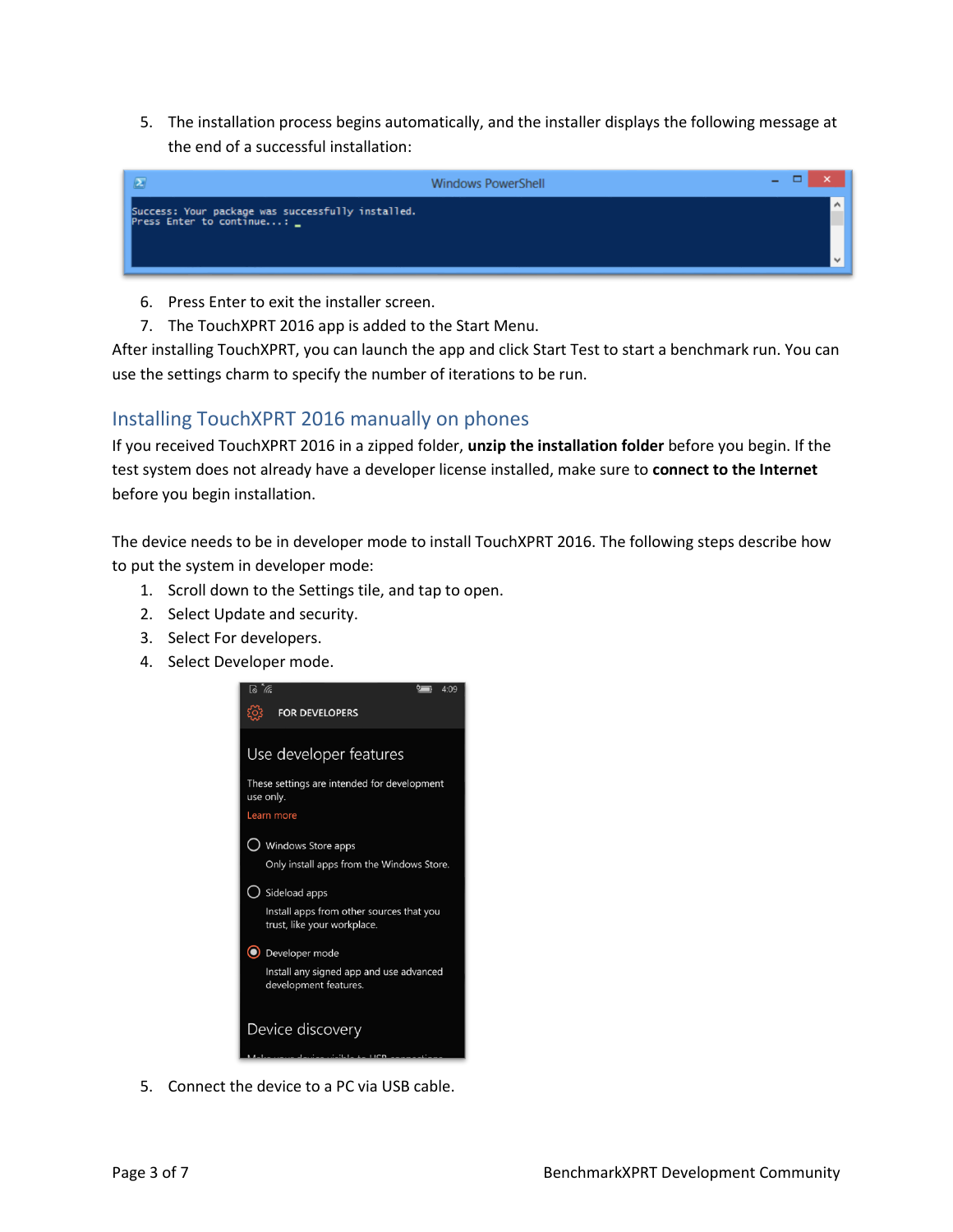- 6. On the PC, navigate to the bin\TouchXPRT folder of the installer package.
- 7. Copy the TouchXPRT 2015.6.40.0 x86 x64 ARM.appxbundle file to any location on the Windows Phone.
- 8. On the phone, use the File Explorer app to navigate to the TouchXPRT\_2015.6.40.0\_x86\_x64\_ARM.appxbundle.
- 9. Tap the TouchXPRT\_2015.6.40.0\_x86\_x64\_ARM.appxbundle.
- 10. At the Install app? prompt, tap Install.
- 11. Navigate to All apps. TouchXPRT should now appear in the list of apps installed on the phone.
- 12. Tap the TouchXPRT icon. The app now notifies you that it needs to download test content. Tap Download to proceed. The content download takes approximately 15 minutes.
- 13. Once the content download finishes, the installation process is complete.

#### <span id="page-3-0"></span>Installing TouchXPRT 2016 automatically on tablets and PCs

If you received TouchXPRT 2016 in a zipped folder, **unzip the installation folder** before you begin. If the test system does not already have a developer license installed, make sure to **connect to the Internet**  before you begin installation.

- 1. Switch to Desktop mode. This step is necessary, as the install script might not run otherwise.
- 2. Copy the installation folder locally.
- 3. Launch PowerShell with administrator privileges:
	- a. Click Start, then search for PowerShell.
	- b. Right-click PowerShell, and select Run as administrator.
- 4. To switch the system to developer mode in PowerShell, run the following commands: reg add

"HKEY\_LOCAL\_MACHINE\SOFTWARE\Microsoft\Windows\CurrentVersion\AppModelUnlock" /t REG\_DWORD /f /v "AllowDevelopmentWithoutDevLicense" /d "1"

reg add

"HKEY\_LOCAL\_MACHINE\SOFTWARE\Microsoft\Windows\CurrentVersion\AppModelUnlock" /t REG\_DWORD /f /v "AllowAllTrustedApps" /d "1"

5. Make sure the Windows PowerShell execution policy is set to Unrestricted.<sup>1</sup> To check the current execution policy, use the following command:

Get-ExecutionPolicy

If the execution policy is not set to Unrestricted, use the following command to set it to unrestricted:

Set-ExecutionPolicy unrestricted

An Execution Policy Change warning appears. Type A to select Yes to All and change the execution policy.

6. Navigate to the folder where you copied the TouchXPRT installation package (the folder that contains Install.ps1).

 $\overline{a}$ 

<sup>&</sup>lt;sup>1</sup> See<https://technet.microsoft.com/library/hh847748.aspx> for more details on Windows PowerShell execution policies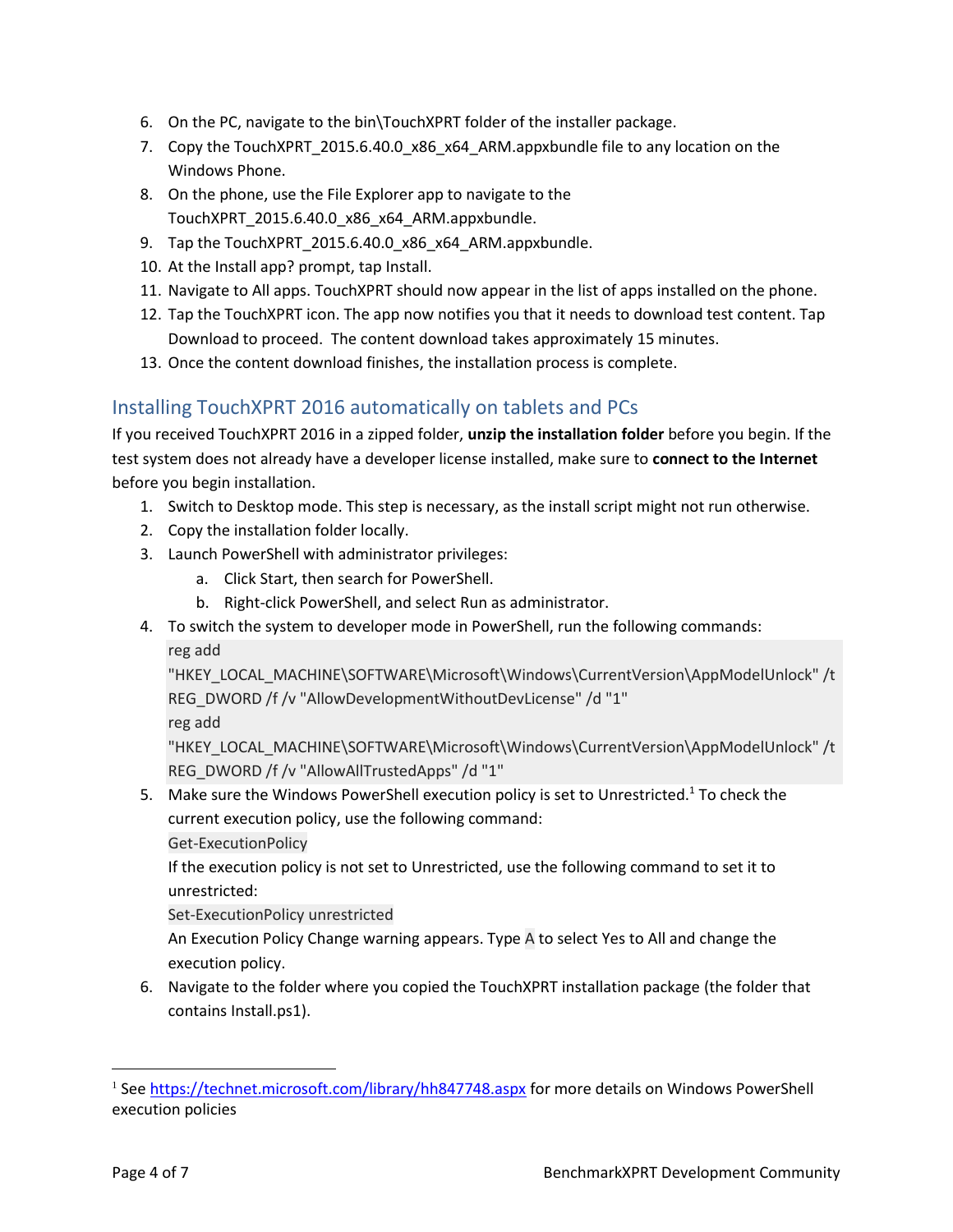- 7. To execute the installation script, use the following command: .\Install.ps1
- 8. The installation process begins automatically, and the installer displays the following message at the end of a successful installation:



9. Press Enter to exit the installer screen.

The TouchXPRT 2016 app is added to the Start Menu.

Installation will fail if the system is not in developer mode and/or the Execution Policy is set to restricted. After installing TouchXPRT, you can launch the app and click Start Test to start a benchmark run.

#### <span id="page-4-0"></span>Performing automated testing

Several commands are available to help automate TouchXPRT testing. Options for automatically launching the app include the following:

- To launch the app from the command prompt: start touchxprt2016://
- To launch the app from the Run window (Start + R keys): touchxprt2016://

Options for test configuration after automatic launch include the following:

 To run all tests and store the results in the results browser: touchxprt2016://options/scenario=all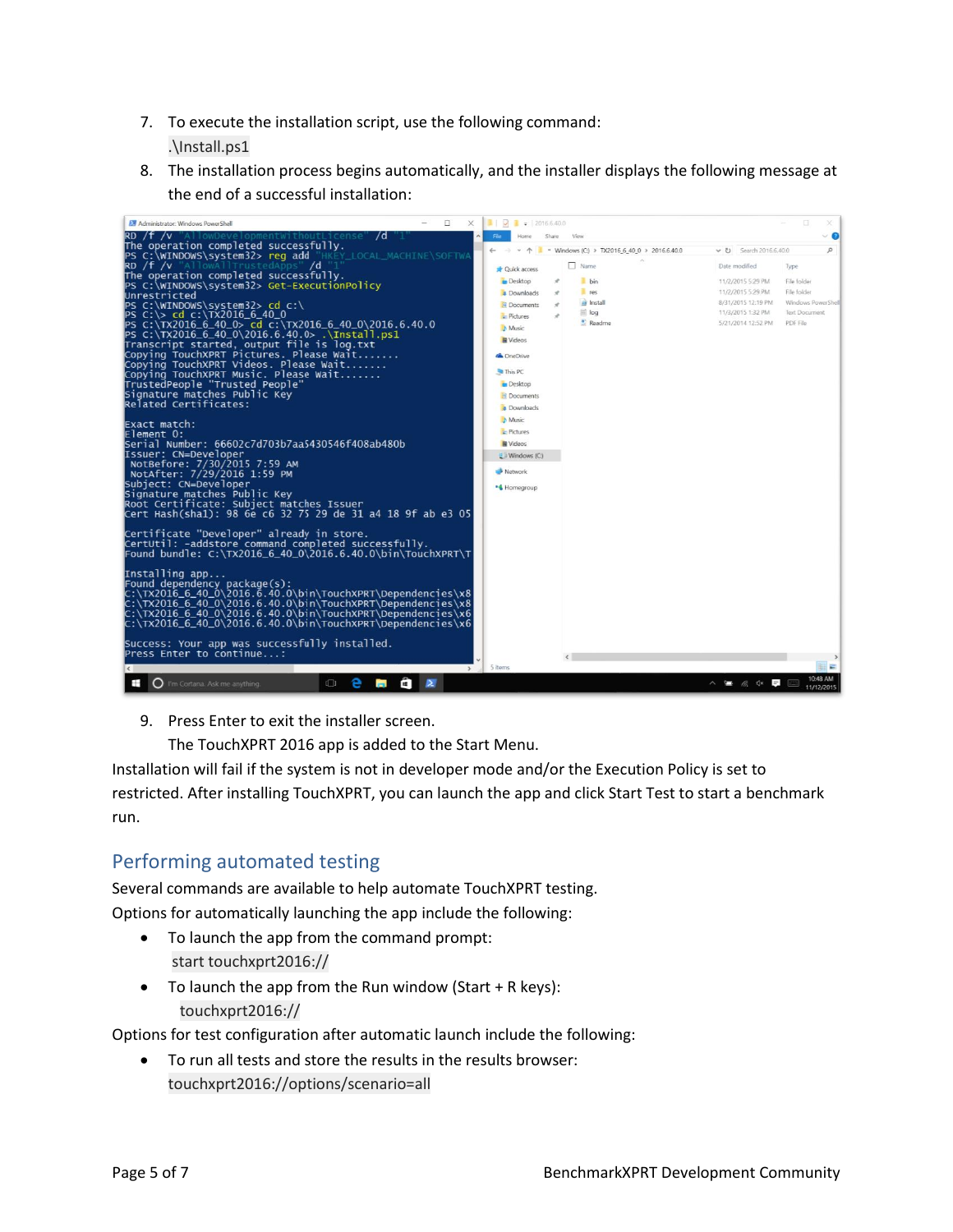- To run any particular scenario (1-5): touchxprt2016://options/scenario=1
- To run multiple iterations, specify the number of iterations: touchxprt2016://options/iterations=2
- By default, there is a 5-second delay before the app starts running after launch to allow time for the app to load and the system to stabilize. To change the start delay, enter the time in milliseconds:

touchxprt2016://options/scenario=all/startdelay=6000

- By default, the app saves results in Pictures\TouchXPRT2016\Docs. You can change the name of the output file to note system names, etc. To change the output filename: touchxprt2016://options/filename="results.xml"
- All of these command options can be combined as in the following example: touchxprt2016://options/scenario=all/iterations=3

### <span id="page-5-0"></span>Reviewing results

The TouchXPRT 2016 Community Preview UI displays results only from runs that have just finished. It does not display results from previous runs. This is due to considerations involving the Windows 10 Mobile side of development. We will reintegrate the results viewer in the general release version.

Until the general release, there are a couple of methods for viewing results outside of the UI. Windows 10 Mobile users can view results only from the most recent run, but users running full versions of Windows 10 can view results from all of their test runs on the device.

The **first method**, which works For Windows 10 and Windows 10 Mobile, is accessing the TouchXPRTResult.xml file. This file is located in Pictures\TouchXPRT2016\Docs, and is overwritten after each run.

The **second method**, which does not work on Windows 10 Mobile, is to use a file-parsing script posted on the TouchXPRT tab in the [Members' Area](http://principledtechnologies.com/benchmarkxprt/members/) (login required). This PowerShell script converts a locallystored JSON file into an easily-to-read text file showing the results from each run.

To run the parsing script from PowerShell, use the following steps:

1. Copy the parseresults.ps1 file to the folder that contains the ResultsBenchMarkMode.json file you want to summarize. By default, the JSON file is located at

~/AppData/Local/Packages/TouchXPRTxxxxxx/LocalState/ResultsBenchMarkMode.json.

- 2. Open Windows PowerShell and run as administrator.
- 3. Type get-executionPolicy –scope Currentuser and press enter.
- 4. Make a note of the setting it displays (e.g., Restricted) so you can return the policy to its original settings later on.
- 5. Type set-executionpolicy -scope CurrentUser -executionPolicy Undefined
- 6. At the Execution Policy Change notice, type A (Yes to All) and press enter.